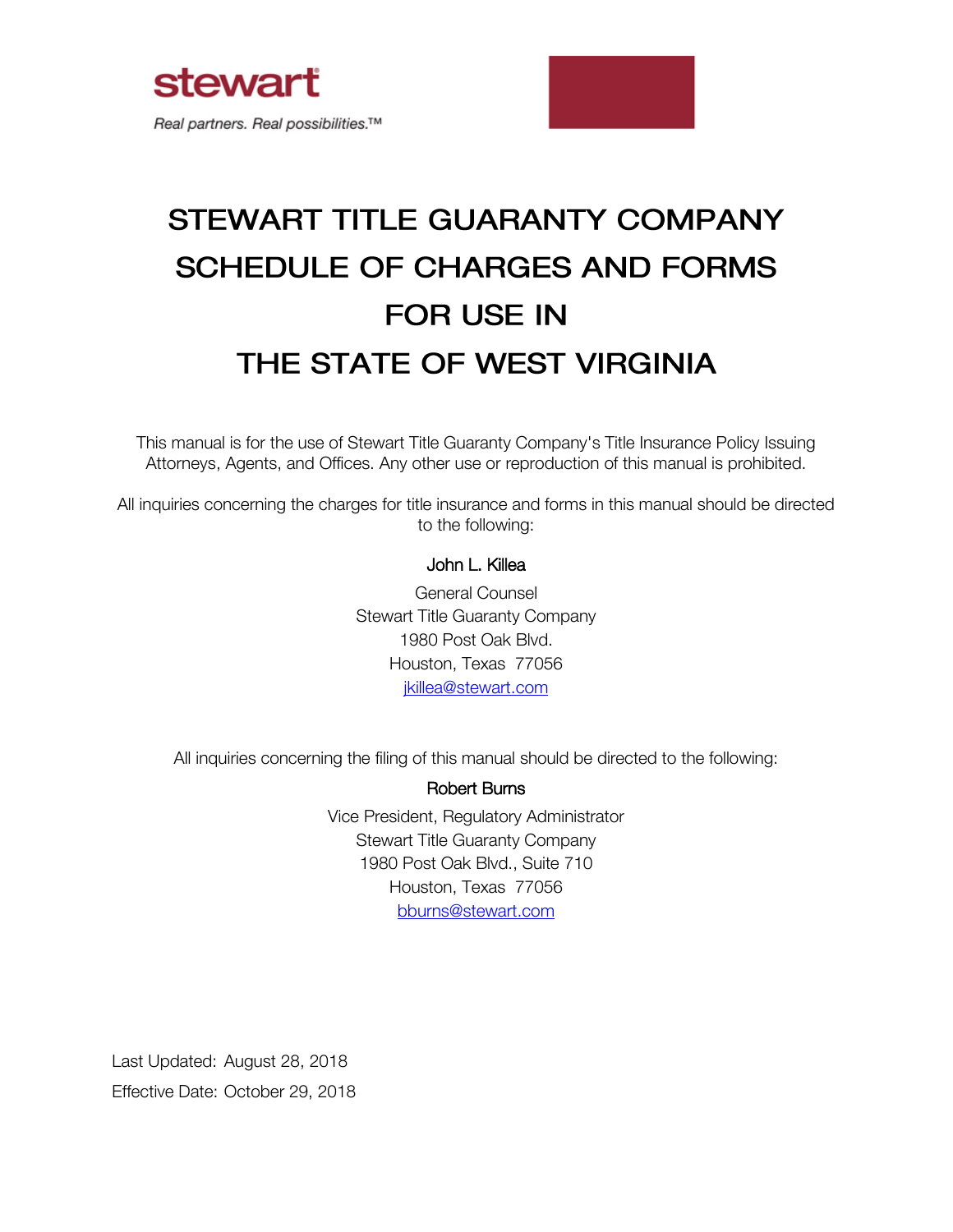֠

# **TABLE OF CONTENTS**

| А. |                |                                                                                       |  |  |
|----|----------------|---------------------------------------------------------------------------------------|--|--|
| В. |                |                                                                                       |  |  |
| C. |                | SCHEDULE OF CHARGES FOR OWNER'S OR LEASEHOLD POLICIES 5                               |  |  |
|    | 1.             |                                                                                       |  |  |
|    | 2.             |                                                                                       |  |  |
|    | 3.             |                                                                                       |  |  |
|    | 4.             |                                                                                       |  |  |
| D. |                |                                                                                       |  |  |
|    | 1.             |                                                                                       |  |  |
|    | 2.             |                                                                                       |  |  |
|    | 3.             |                                                                                       |  |  |
|    | 4.             |                                                                                       |  |  |
|    | 5.             | ALTA Expanded Coverage Residential Loan Policies and ALTA Short Form Expanded         |  |  |
|    | 6.             | ALTA Short Form Residential Loan Policy and ALTA Short Form Residential Loan Policy - |  |  |
|    | 7 <sub>1</sub> |                                                                                       |  |  |
|    | 8.             | ALTA Residential Limited Coverage Junior Loan Policy and ALTA Short Form Residential  |  |  |
|    | 9.             |                                                                                       |  |  |
| Е. |                |                                                                                       |  |  |
| F. |                |                                                                                       |  |  |
| G. |                |                                                                                       |  |  |
|    | 1.             |                                                                                       |  |  |
| Η. |                |                                                                                       |  |  |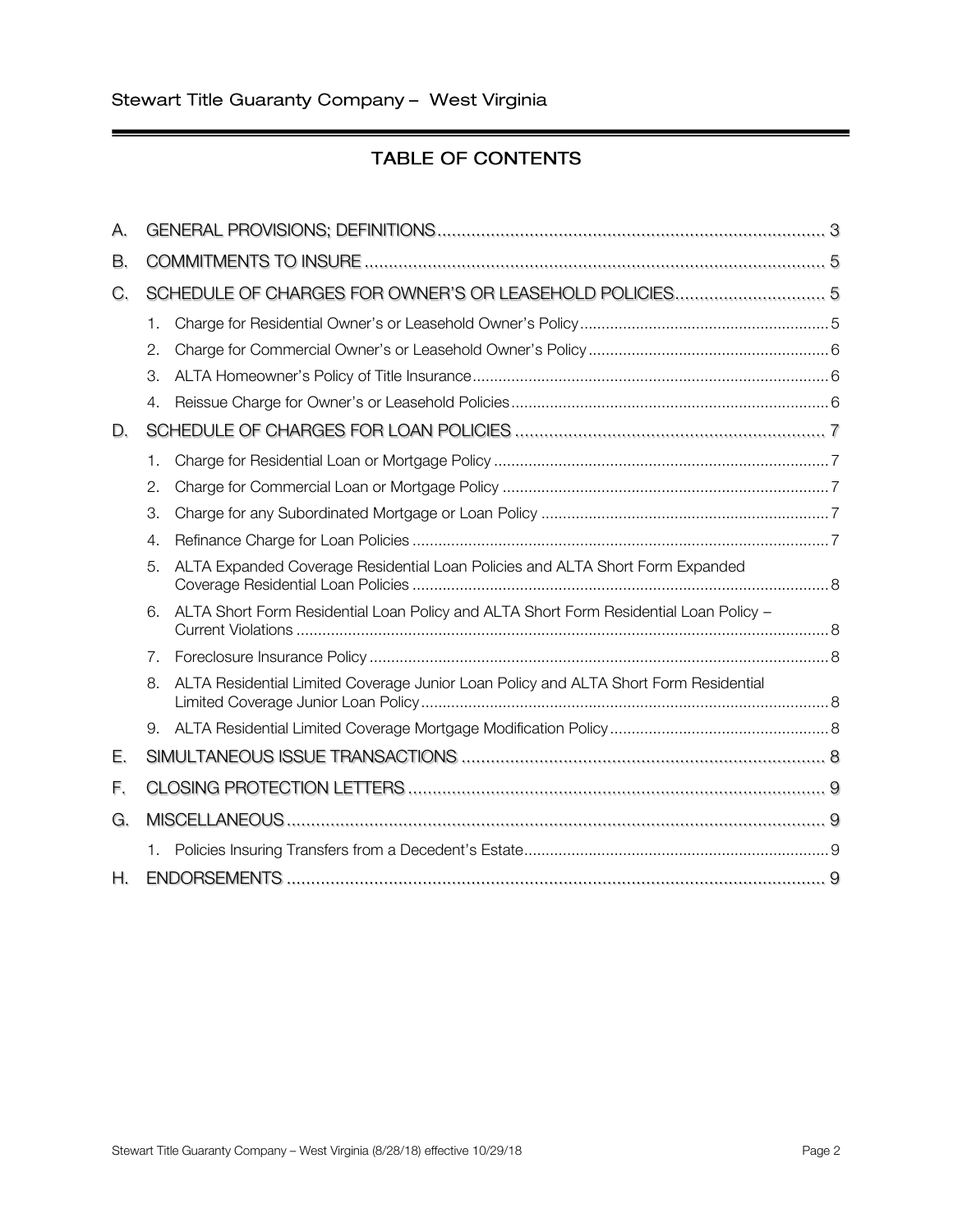# **WEST VIRGINIA TITLE INSURANCE MANUAL OF CHARGES**

#### <span id="page-2-0"></span>A. GENERAL PROVISIONS; DEFINITIONS

Thank you for using Stewart Title Guaranty Company ("Stewart" or "Underwriter") for your title insurance needs. This manual of charges contains the charges for title insurance by Stewart for the State of West Virginia. The charges hereinafter set out are basic charges for title insurance only and do not include charges for searches, examinations, certificates regarding the record title, abstracts, attorneys' fees, escrow or closing services including commitment/policy preparation or recordation of documents, inspections or other services charged by local attorneys, surveyors, abstractors, or abstract companies. The charges are for standard risks; additional charges shall be made when an unusual condition of title exists or when special risks are insured. In the event such charges are made, agreement thereto must be obtained in advance from the person or entity obligated to pay all or any part of such charges.

Notwithstanding the fees and/or charges in the filings by Stewart, special pricing consideration may be given by Underwriter on commercial transactions involving policies aggregating more than \$25,000,000 of liability in a single risk, based on various factors including geographic location, competitive environment, expenses, reinsurance requirements and other reasonable considerations, but in no event shall the charge be less than \$0.35 per thousand dollars of liability. In the event special pricing consideration is granted, Underwriter shall require that Stewart realize, net of reinsurance costs and net of that portion of the charge or charge to the public retained by Stewart's title insurance agent, not less than \$0.35 per \$1,000 of retained liability.

Underwriter reserves the right to decline any application or may at any time on notification to the applicant, cancel any application accepted as long as a binder for insurance has not been issued.

| TERM                                                                                                                                                                                                                                                                                                                                                                                                                                                                                  | <b>DEFINITION</b>                                                                                                                                                                                                                                                                                                                                                                                                                    |  |
|---------------------------------------------------------------------------------------------------------------------------------------------------------------------------------------------------------------------------------------------------------------------------------------------------------------------------------------------------------------------------------------------------------------------------------------------------------------------------------------|--------------------------------------------------------------------------------------------------------------------------------------------------------------------------------------------------------------------------------------------------------------------------------------------------------------------------------------------------------------------------------------------------------------------------------------|--|
| <b>ALTA</b>                                                                                                                                                                                                                                                                                                                                                                                                                                                                           | American Land Title Association                                                                                                                                                                                                                                                                                                                                                                                                      |  |
| Basic Schedule of                                                                                                                                                                                                                                                                                                                                                                                                                                                                     | The charge to be applied for any standard coverage title policy when no discount or                                                                                                                                                                                                                                                                                                                                                  |  |
| Charges                                                                                                                                                                                                                                                                                                                                                                                                                                                                               | reissue rate is available.                                                                                                                                                                                                                                                                                                                                                                                                           |  |
| The rate for a title insurance policy or endorsement. A charge does not include the<br>abstracting, searching and examination fee. As used herein, a charge does not<br>include any settlement fee, trustee fee, attorney fee, surveying fee, inspection fee,<br>Charge<br>document fee, closing fee, escrow fee or any other fee associated with escrow. A<br>charge for an endorsement may be reduced based on any permitted reduction to a<br>policy as stated within this manual. |                                                                                                                                                                                                                                                                                                                                                                                                                                      |  |
| Commercial                                                                                                                                                                                                                                                                                                                                                                                                                                                                            | "Commercial policies" for the purposes of insurance rates only includes bulk purchase<br>or refinance of multiple residential dwellings, multi-family structures intended for the<br>use of 5+ families, undeveloped lots, or real estate intended principally for business,<br>commercial, industrial, religious, educational or agricultural purposes even if some<br>portion of the real estate is used for residential purposes. |  |
| <b>Construction Loan</b>                                                                                                                                                                                                                                                                                                                                                                                                                                                              | A loan for the purpose of construction of on-site improvements to the property to be<br>insured. The term does not include a loan for off-site improvements such as streets<br>and utilities.                                                                                                                                                                                                                                        |  |
| <b>Extended Coverage</b>                                                                                                                                                                                                                                                                                                                                                                                                                                                              | The deletion of part or all of the standard exception from coverage. Extended<br>Coverage may also be created by issuing certain endorsements. An endorsement<br>creating Extended Coverage that provides additional affirmative assurances requires<br>an additional charge for both the Extended Coverage as well as the charge for the<br>endorsement                                                                             |  |

# **DEFINITIONS**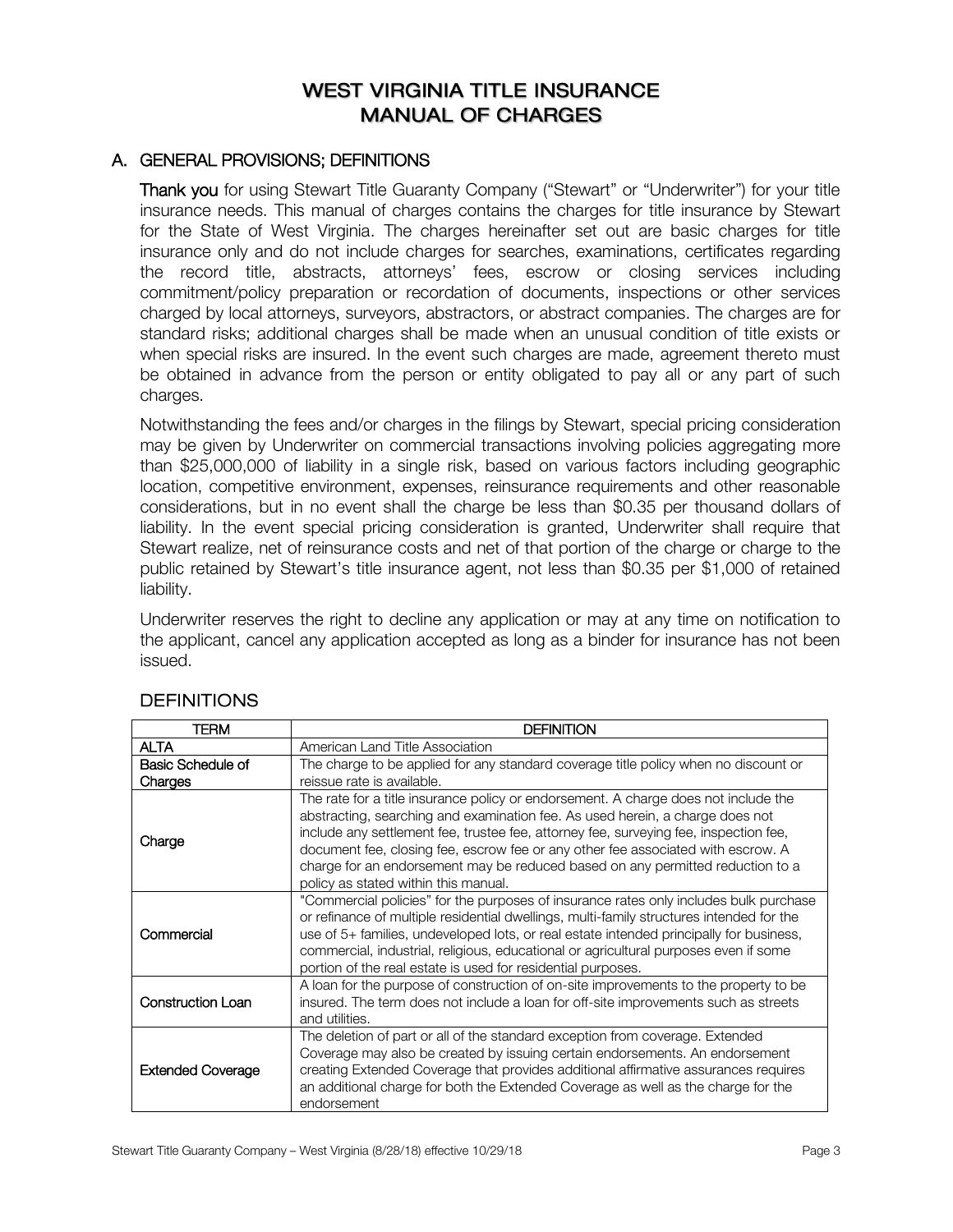| <b>TERM</b>                                                                                                                                                                                                                                                                                                                                                                                                                                                                             | <b>DEFINITION</b>                                                                                                                                                                                                                                                                                                                                                                                                                                                                                                                                                                                |
|-----------------------------------------------------------------------------------------------------------------------------------------------------------------------------------------------------------------------------------------------------------------------------------------------------------------------------------------------------------------------------------------------------------------------------------------------------------------------------------------|--------------------------------------------------------------------------------------------------------------------------------------------------------------------------------------------------------------------------------------------------------------------------------------------------------------------------------------------------------------------------------------------------------------------------------------------------------------------------------------------------------------------------------------------------------------------------------------------------|
| <b>Fair Value</b>                                                                                                                                                                                                                                                                                                                                                                                                                                                                       | The sale price, including any encumbrances being assumed by the buyer, except that<br>where no sale is involved, the Fair Value is determined based on available information,<br>but in no event is less than the sum of all the monetary encumbrances to which the<br>title is subject                                                                                                                                                                                                                                                                                                          |
| <b>Full Principal Debt</b>                                                                                                                                                                                                                                                                                                                                                                                                                                                              | The amount of an Insured Mortgage that is secured by land less any of the debt<br>secured by personal property or uninsured real property interests                                                                                                                                                                                                                                                                                                                                                                                                                                              |
| Full Value of Land                                                                                                                                                                                                                                                                                                                                                                                                                                                                      | The actual purchase price or, if no sale is involved, the full reasonable value as may be<br>agreed upon between the insurer and the proposed insured. On leasehold estates,<br>the full value of the land is the aggregate of the rentals payable under the primary term<br>of the lease or the full value of the land as herein defined, whichever is less.                                                                                                                                                                                                                                    |
| Homeowner's Policy<br>aka Enhanced Policy                                                                                                                                                                                                                                                                                                                                                                                                                                               | The American Land Title Association Homeowner's Policy of Title Insurance.                                                                                                                                                                                                                                                                                                                                                                                                                                                                                                                       |
| <b>Increased Liability</b><br>Amount                                                                                                                                                                                                                                                                                                                                                                                                                                                    | Amount in excess of the original policy amount.                                                                                                                                                                                                                                                                                                                                                                                                                                                                                                                                                  |
| Insured                                                                                                                                                                                                                                                                                                                                                                                                                                                                                 | The person or entity named as the Insured in the policy of title insurance or other<br>indemnity                                                                                                                                                                                                                                                                                                                                                                                                                                                                                                 |
| Land, Premises, or<br>Property                                                                                                                                                                                                                                                                                                                                                                                                                                                          | The property described in Schedule A of a title insurance policy or commitment<br>including any improvements affixed thereto which by operation of law constitute real<br>property. The property described in Schedule A may be limited by exception as set<br>out in Schedule B of the title insurance policy or commitment                                                                                                                                                                                                                                                                     |
| Loan Policy                                                                                                                                                                                                                                                                                                                                                                                                                                                                             | A title insurance policy insuring a lender or assignee/successor of a lender.                                                                                                                                                                                                                                                                                                                                                                                                                                                                                                                    |
| <b>Material Risk Factors</b>                                                                                                                                                                                                                                                                                                                                                                                                                                                            | A determination based on whether a minimal risk or no risk is involved in the issuance<br>of a title insurance policy or endorsement to a policy. The determination of No Material<br>Risk Factors is based on the evaluation of the following factors:<br>(1) whether a notice has been filed on the State Construction Registry indicating<br>construction has commenced prior to the recording of the insured security;<br>(2) whether any mechanics' liens have been recorded within 1 year of the<br>commitment;<br>(3) whether a recent survey meeting the minimum detail standards of the |
|                                                                                                                                                                                                                                                                                                                                                                                                                                                                                         | ALTA/National Society of Professional Surveyors has been conducted showing no<br>encroachment, boundary conflict, overlap and the ease of finding a government<br>monument;<br>(4) whether the land has been recently subdivided into a platted subdivision or<br>regularly surveyed tract.                                                                                                                                                                                                                                                                                                      |
| Minimum Charge                                                                                                                                                                                                                                                                                                                                                                                                                                                                          | The minimum charged to an applicant or insured shall be the lowest charge shown in<br>the Basic Schedule of Charges in each of the foregoing pricing charts.                                                                                                                                                                                                                                                                                                                                                                                                                                     |
| Mortgage                                                                                                                                                                                                                                                                                                                                                                                                                                                                                | A transfer of an interest in land, other than in trust, to secure performance of the<br>obligation to pay back the indebtedness. The form of the mortgage may be a<br>mortgage or other security instrument relating, at least in part, to land                                                                                                                                                                                                                                                                                                                                                  |
| Owner's Policy                                                                                                                                                                                                                                                                                                                                                                                                                                                                          | A title insurance policy insuring an owner, optionee, vendee, or lessee.                                                                                                                                                                                                                                                                                                                                                                                                                                                                                                                         |
| Policy Form                                                                                                                                                                                                                                                                                                                                                                                                                                                                             | Any title insurance policy or guarantee form filed by Stewart with the Commissioner of<br>Insurance of this State.                                                                                                                                                                                                                                                                                                                                                                                                                                                                               |
| Residential                                                                                                                                                                                                                                                                                                                                                                                                                                                                             | "Residential policies" for the purposes of insurance rates only mean title insurance<br>policies that insure the title to real property having a single house, individual<br>condominium unit, mobile home permanently affixed to real estate, or other dwelling<br>unit intended primarily for the occupancy of from one to four (1-4) families or a single<br>residential lot upon which the purchaser intends to build a one to four family dwelling.                                                                                                                                         |
| The issuance of two or more policies on identical land out of the same transaction.<br>The effective dates of the policies do not have to be the same in order to qualify for a<br>simultaneous issue; however, if the effective dates are not the same, these policies<br>Simultaneous Issue<br>must have been able to have been issued the same date and a commitment to insure<br>each interest insured must have been issued at the time of the consummation of the<br>transaction. |                                                                                                                                                                                                                                                                                                                                                                                                                                                                                                                                                                                                  |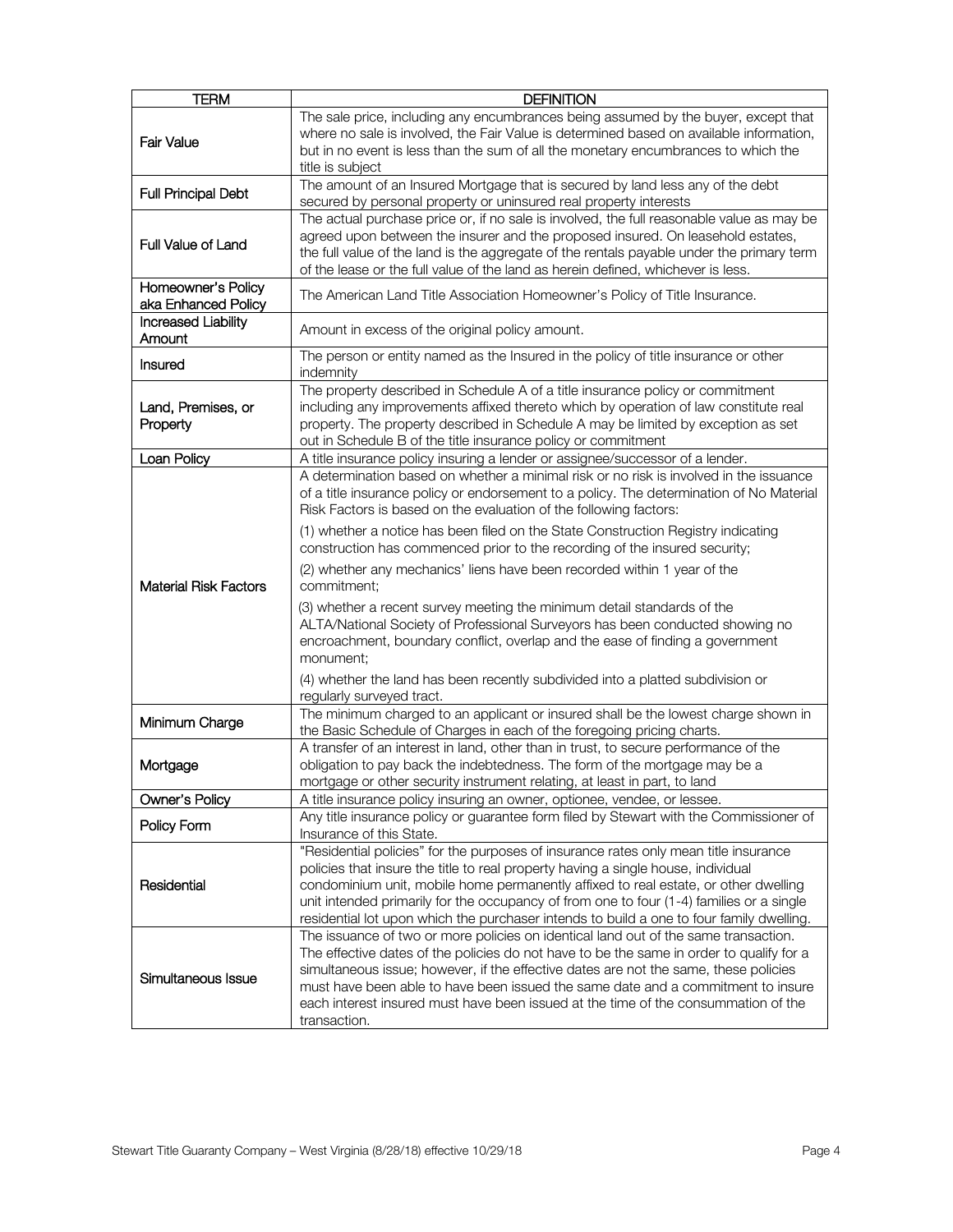| <b>TERM</b>                                    | <b>DEFINITION</b>                                                                                                                                                                                                                                                                                                                                       |
|------------------------------------------------|---------------------------------------------------------------------------------------------------------------------------------------------------------------------------------------------------------------------------------------------------------------------------------------------------------------------------------------------------------|
|                                                | This refers to a title insurance policy that includes the standard regional exceptions in<br>Schedule B of the Policy. American Land Title Association Owner's policies, and<br>American Land Title Association Loan Policies with the following exceptions in<br>Schedule B:                                                                           |
|                                                | 1) Rights or claims of parties in possession not shown by the Public Records.                                                                                                                                                                                                                                                                           |
|                                                | 2) Easements, or claims of easement, not shown by the Public Records.                                                                                                                                                                                                                                                                                   |
|                                                | 3) Encroachments, overlaps, boundary line disputes, or other matters which would be<br>disclosed by an accurate survey or inspection of the Land.                                                                                                                                                                                                       |
| <b>Standard Coverage</b><br>Owner's Policy and | 4) Any lien, or right to a lien, for services, labor, or material heretofore or hereafter<br>furnished, imposed by law and not shown by the Public Records.                                                                                                                                                                                             |
| <b>Standard Coverage</b><br>Loan Policy        | 5) Taxes or special assessments which are not shown as existing liens by the Public<br>Records.                                                                                                                                                                                                                                                         |
|                                                | 6) (a) Unpatented mining claims;                                                                                                                                                                                                                                                                                                                        |
|                                                | (b) reservations or exceptions in patents or in Acts authorizing the issuance thereof;                                                                                                                                                                                                                                                                  |
|                                                | (c) water rights, claims or title to water, whether or not the matters excepted under<br>(a), (b) or (c) are shown by the Public Records.                                                                                                                                                                                                               |
|                                                | 7) Rights of the state or federal government and/or public in and to any portion of the<br>land for right of way as established by federal statute RS 2477 (whether or not such<br>rights are shown by recordings of easements and/or maps in the Public Records by<br>the State of West Virginia showing the general location of these rights of way). |
| Statewide                                      | A filing made as to all counties (districts) based upon combined experience within the<br>state.                                                                                                                                                                                                                                                        |
| Stewart                                        | <b>Stewart Title Guaranty Company</b>                                                                                                                                                                                                                                                                                                                   |
| Surcharge                                      | A charge in addition to the Basic Schedule of Charges for any policy or endorsement.                                                                                                                                                                                                                                                                    |
| Underwriter                                    | <b>Stewart Title Guaranty Company</b>                                                                                                                                                                                                                                                                                                                   |

# <span id="page-4-0"></span>B. COMMITMENTS TO INSURE

Stewart does not, and the agent may not, charge any fee for the issuance of commitments, sample policies, or pro-forma policies. Any commitment shall be effective for 6 months from the effective date stated therein. Stewart may issue a written endorsement extending the effective period of the commitment provided that:

- a. A request for extension is received prior to expiration of the commitment.
- b. The extension is for no more than 6 months.
- c. The effective date of the commitment remains unchanged.
- d. The commitment may not be extended for a total period of more than 2 years, or 5 years in the case of planned project commitments.

# <span id="page-4-1"></span>C. SCHEDULE OF CHARGES FOR OWNER'S OR LEASEHOLD POLICIES

An owner's policy, insuring an estate or interest in land, will not be issued for less than full value of the land. An owner's policy insuring a leasehold estate will not be issued for less than the insurable interest of the lessee.

#### <span id="page-4-2"></span>1. Charge for Residential Owner's or Leasehold Owner's Policy

The charge for an original owner's or leasehold owner's policy on non-commercial (residential) property shall be as follows:

| JABILITY AMOUNT                    | <b>CHARGE PER THOUSAND</b> |
|------------------------------------|----------------------------|
| \$0 to \$100,000                   | \$3.90                     |
| Over \$100,000 to \$500,000, add   | \$3.40                     |
| Over \$500,000 to \$5,000,000, add | \$3.00                     |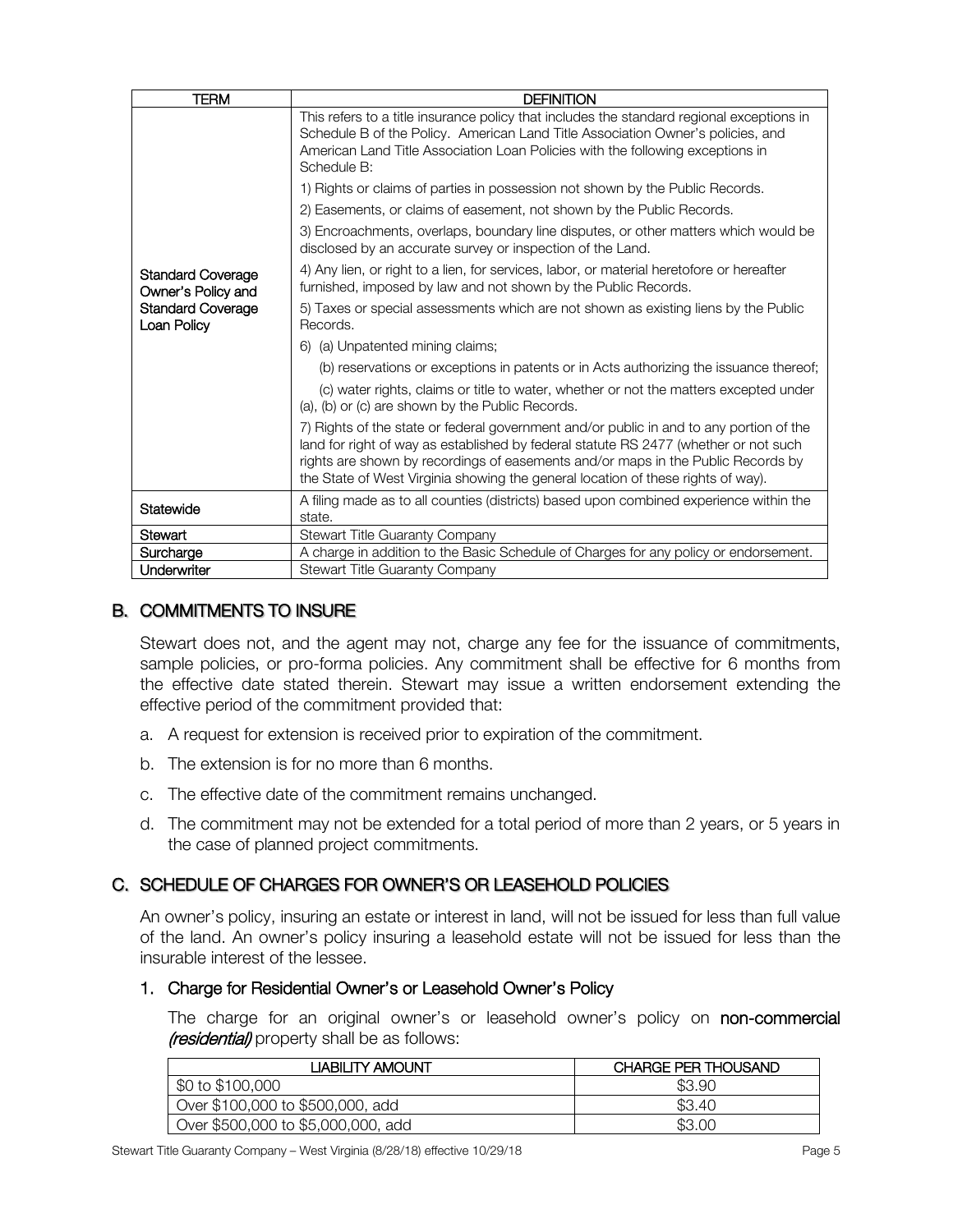| <b>LIABILITY AMOUNT</b>                | <b>CHARGE PER THOUSAND</b> |
|----------------------------------------|----------------------------|
| Over \$5,000,000 to \$10,000,000, add  | \$2.00                     |
| Over \$10,000,000 to \$20,000,000, add | \$1.75                     |
| Over \$20,000,000, add                 | \$1.00                     |
| <b>Minimum</b>                         | \$200.00 (fixed)           |

# <span id="page-5-0"></span>2. Charge for Commercial Owner's or Leasehold Owner's Policy

The charge for an original owner's or leasehold owner's policy on *commercial* property shall be as follows:

| LIABILITY AMOUNT                       | <b>CHARGE PER THOUSAND</b> |
|----------------------------------------|----------------------------|
| \$0 to \$150,000                       | \$4.00                     |
| Over \$150,000 to \$500,000, add       | \$3.00                     |
| Over \$500,000 to \$1,000,000, add     | \$2.50                     |
| Over \$1,000,000 to \$5,000,000, add   | \$2.00                     |
| Over \$5,000,000 to \$10,000,000, add  | \$1.50                     |
| Over \$10,000,000 to \$25,000,000, add | \$1.00                     |
| Over \$25,000,000, add                 | \$0.75                     |
| Minimum                                | \$250.00 (fixed)           |

# <span id="page-5-1"></span>3. ALTA Homeowner's Policy of Title Insurance

The charge for an ALTA Homeowner's Policy of Title Insurance *(residential improved* property only) shall be:

| LIABILITY AMOUNT                       | <b>CHARGE PER THOUSAND</b> |
|----------------------------------------|----------------------------|
| \$0 to \$100,000                       | \$4.68                     |
| Over \$100,000 to \$500,000, add       | \$4.08                     |
| Over \$500,000 to \$5,000,000, add     | \$3.60                     |
| Over \$5,000,000 to \$10,000,000, add  | \$2.40                     |
| Over \$10,000,000 to \$20,000,000, add | \$2.10                     |
| Over \$20,000,000, add                 | \$1.20                     |
| Minimum                                | \$200.00 (fixed)           |

# <span id="page-5-2"></span>4. Reissue Charge for Owner's or Leasehold Policies

A. Reissue charges shall be 70% of the charge for an original owner's or leasehold policy as set out above, up to the amount of insurance of the previous owner's or leasehold policy. Original title insurance charges for an owner's or leasehold policy will be charged for any amount exceeding the previous owner's or leasehold policy amount.

The Company is under no obligation to seek or make a determination of the existence of a previous policy. The minimum charge shall be \$200.00.

- B. Reissue charges are available for an owner's or leasehold policy when:
	- 1. The same property has been insured by an owner's or leasehold policy issued within 10 years prior to such application by any title insurance company authorized to conduct business in the state of West Virginia; or
	- 2. The insured, under a loan policy issued by Stewart, acquires title by foreclosure or by voluntary conveyance in extinguishment of debt.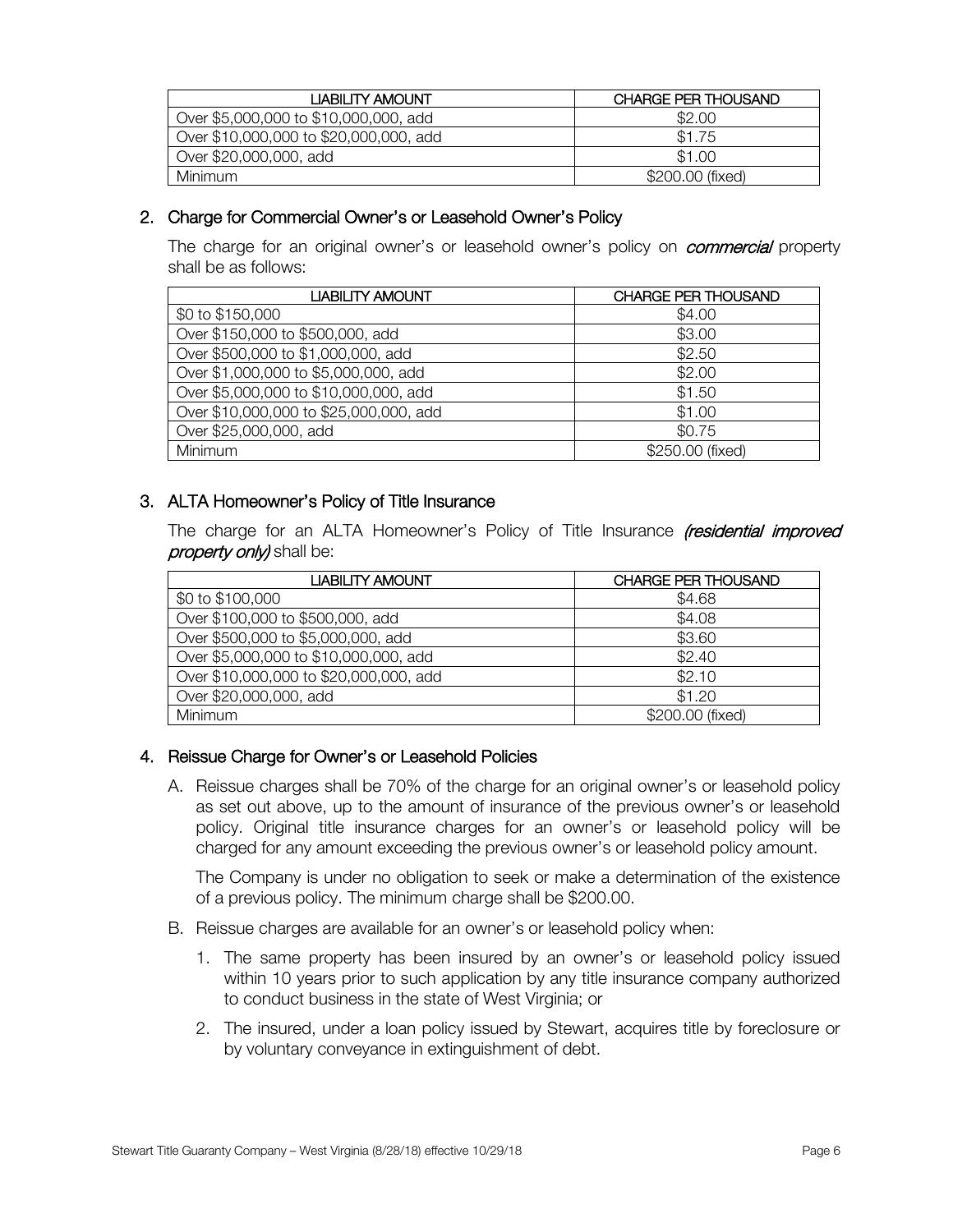# <span id="page-6-0"></span>D. SCHEDULE OF CHARGES FOR LOAN POLICIES

A loan or mortgage policy will not be issued for an amount less than the full principal debt. A loan policy can, however, be issued for an amount up to 25% in excess of the principal debt to cover interest, foreclosure cost, etc.

The loan or mortgage insurance expires with the payment or satisfaction of the mortgage described in the policy, except when satisfied by foreclosure or other lawful means of acquiring title in settlement of the mortgage debt. A new mortgage given to renew an old mortgage debt which was originally covered by insurance is a new transaction, creating new liability. If insured, the new transaction requires payment of the original title insurance charges for loans of mortgage, unless it falls within the classification of "Refinance Charge for Loan Policies".

# <span id="page-6-1"></span>1. Charge for Residential Loan or Mortgage Policy

The charge for an original loan or mortgage insurance policy on *non-commercial (residential)* property shall be:

| LIABILITY AMOUNT                       | <b>CHARGE PER THOUSAND</b> |
|----------------------------------------|----------------------------|
| \$0 to \$100,000                       | \$2.90                     |
| Over \$100,000 to \$500,000, add       | \$2.40                     |
| Over \$500,000 to \$5,000,000, add     | \$2.00                     |
| Over \$5,000,000 to \$10,000,000, add  | \$1.50                     |
| Over \$10,000,000 to \$20,000,000, add | \$1.00                     |
| Over \$20,000,000, add                 | \$0.75                     |
| Minimum                                | \$200.00 (fixed)           |

# <span id="page-6-2"></span>2. Charge for Commercial Loan or Mortgage Policy

The charge for an original loan or mortgage insurance policy on *commercial* property shall be:

| <b>LIABILITY AMOUNT</b>                | <b>CHARGE PER THOUSAND</b> |
|----------------------------------------|----------------------------|
| \$0 to \$150,000                       | \$3.00                     |
| Over \$150,000 to \$500,000, add       | \$2.00                     |
| Over \$500,000 to \$1,000,000, add     | \$1.50                     |
| Over \$1,000,000 to \$5,000,000, add   | \$1.25                     |
| Over \$5,000,000 to \$10,000,000, add  | \$1.00                     |
| Over \$10,000,000 to \$25,000,000, add | \$0.75                     |
| Over \$25,000,000, add                 | \$0.60                     |
| Minimum                                | \$250.00 (fixed)           |

# <span id="page-6-3"></span>3. Charge for any Subordinated Mortgage or Loan Policy

The charges for title insurance on second mortgages or loan transactions shall be the same as on first mortgage transactions. The minimum charge shall be \$200.

## <span id="page-6-4"></span>4. Refinance Charge for Loan Policies

The refinance charge shall be 70% of the original issue charges up to the face amount of the mortgage being refinanced. The original issue charges in the applicable bracket will apply to coverage in excess of the previous mortgage amount. A refinance charge applies for policies insuring a replacement or refinance loan on property subject to an institutional mortgage dated and recorded within the previous 10 years. Stewart is under no obligation to seek or make a determination of the existence of a previous policy. The minimum charge shall be \$200.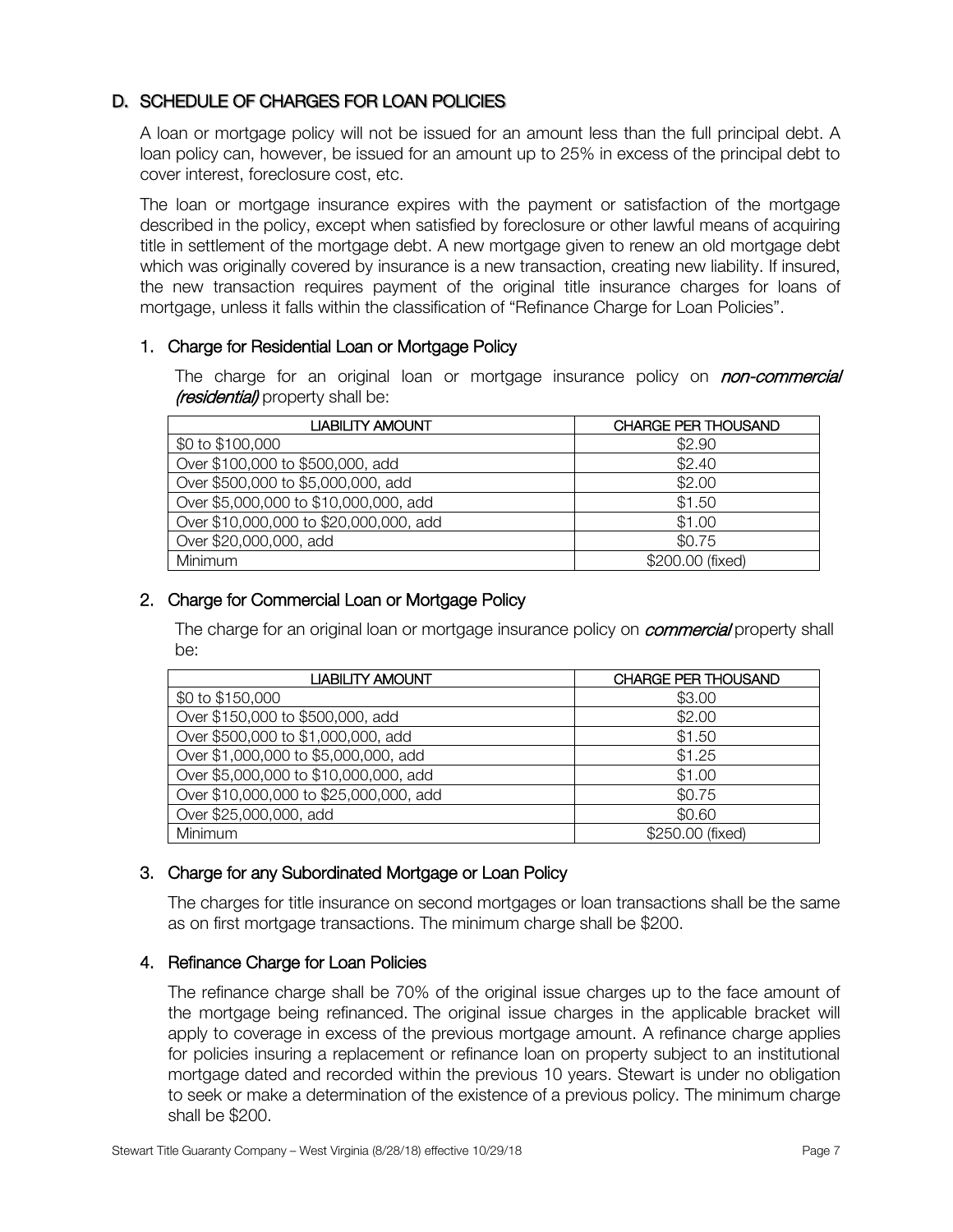## <span id="page-7-0"></span> 5. ALTA Expanded Coverage Residential Loan Policies and ALTA Short Form Expanded Coverage Residential Loan Policies

The charges for the ALTA Expanded Coverage Residential Loan Policies and the ALTA Short Form Expanded Coverage Residential Loan Policies will be 120% of the charge applicable for the Original Loan (Mortgagee's) Policy for West Virginia plus any additional charges for endorsements, if any, issued separately or included in the ALTA Expanded Coverage Residential Loan Policy coverages.

# <span id="page-7-1"></span> 6. ALTA Short Form Residential Loan Policy and ALTA Short Form Residential Loan Policy – Current Violations

The charge for these policies is the same as the charges for the original loan policy set out in this manual.

## <span id="page-7-2"></span>7. Foreclosure Insurance Policy

The charge for the ALTA Limited Pre-Foreclosure Policy shall be 40% of the Original Mortgagee Loan Policy charge with a minimum charge of \$85. A credit of 50% of the charge paid for the Policy and Down Date Endorsement would be provided on one Owner's Policy issued at the Foreclosure Sale or to the purchaser from the original purchaser if the new policy is issued within 24 months after the recordation of the Foreclosure Sale Deed.

## <span id="page-7-3"></span> 8. ALTA Residential Limited Coverage Junior Loan Policy and ALTA Short Form Residential Limited Coverage Junior Loan Policy

The charge for the Limited Coverage Junior Loan Policy shall be \$2.00 per \$1,000, with a minimum charge of \$85.

Upon application, Stewart may insure the ALTA Residential Limited Coverage Junior Loan Policy or the ALTA Short Form Residential Limited Coverage Junior Loan Policy to an insured affording limited liability based upon a search for specific types of interest shown by the public record.

The ALTA Short Form Commitment may be used when we commit to issue a Short Form Residential Loan Policy or Short Form Expanded Coverage Residential Loan Policy.

## <span id="page-7-4"></span>9. ALTA Residential Limited Coverage Mortgage Modification Policy

The charge for the ALTA Residential Limited Coverage Mortgage Modification Policy shall be \$150.00. The ALTA Residential Limited Coverage Mortgage Policy may be issued in connection with a modification of a mortgage by an institutional lender covering one-to-four residential real property or condominiums. The rate shall not include any charges for separate services, including abstracting or search services, or recording, that are provided to institutional lenders.

## <span id="page-7-5"></span>E. SIMULTANEOUS ISSUE TRANSACTIONS

| POLICY COMBINATION    | CHARGE FOR POLICY WITH<br><b>HIGHER LIABILITY</b> | CHARGE FOR POLICY WITH<br>LOWER LIABILITY                                                          |
|-----------------------|---------------------------------------------------|----------------------------------------------------------------------------------------------------|
| Owner's and Leasehold | 100% of the Basic Schedule of<br>Charges          | 30% of the Original Title<br>Insurance Charge for Owner's<br>or Leasehold Policy; minimum<br>\$100 |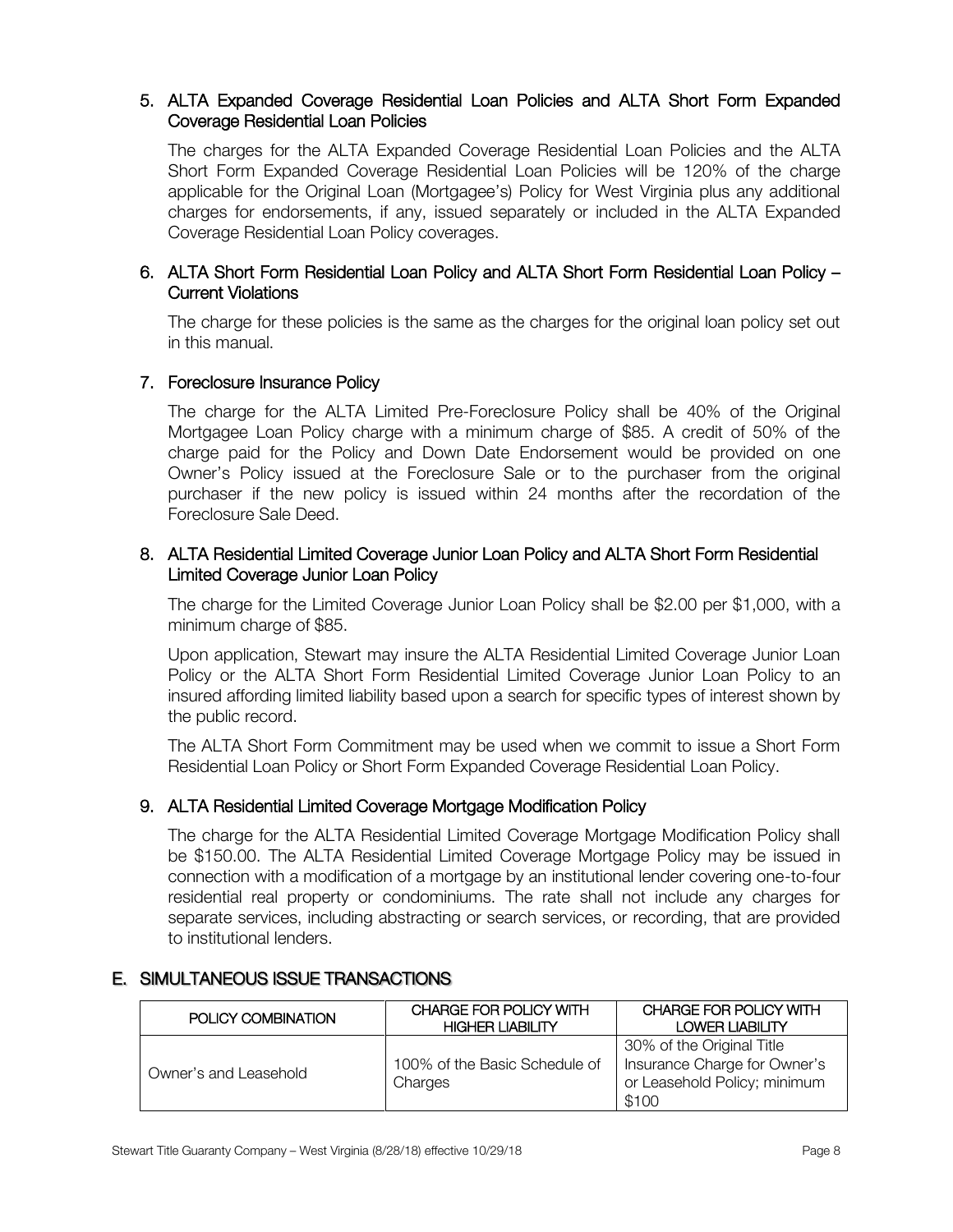| POLICY COMBINATION            | CHARGE FOR POLICY WITH<br><b>HIGHER LIABILITY</b> | CHARGE FOR POLICY WITH<br><b>LOWER LIABILITY</b> |
|-------------------------------|---------------------------------------------------|--------------------------------------------------|
| Owner's or Leasehold and Loan | 100% of the Basic Schedule of<br>Charges          | \$100                                            |

# <span id="page-8-0"></span>F. CLOSING PROTECTION LETTERS

The fees to be charged for a Closing Protection Letter ("CPL") shall be \$50 for a lender or purchaser, and \$75 for a seller. A fee shall be charged to each party receiving the benefit of the CPL. The entire amount of the CPL fee, rate, or charge shall be remitted to Underwriter for providing a CPL. In the event of a second mortgage or HELOC by a lender other than the primary lender, an additional fee of \$50 per letter would be charged. A CPL is available as an option to the parties of real property transactions covering property located in the State of West Virginia. The CPL is designed to be issued as a single-transaction letter for specific real estate transactions. Title insurance must be purchased as a condition for a CPL to become an available option. The election for a CPL must be made prior to or at the time of closing. The protection is available to the lender, purchaser, or seller.

# <span id="page-8-1"></span>G. MISCELLANEOUS

## <span id="page-8-2"></span>1. Policies Insuring Transfers from a Decedent's Estate

When property is transferred to a bona fide purchaser for value, or to secure a loan, and the property belonged to a decedent whose death occurred within the one year preceding the date of the transfer, Underwriter will require protection from the transferor against the possible claims of creditors of the deceased. In order to issue a policy without exception for the rights of potential creditors, Underwriter will require:

- a) a Decedent's Debt Bond in the minimum amount of the policy to be issued, procured through a commercial bondsman, naming Stewart as loss payee; OR
- b) The proceeds from the transaction be escrowed with Stewart until the one year has passed from date of death, together with an Indemnity and Escrow Agreement executed by the transferor; OR
- c) Payment of an extra-hazardous risk charge to Stewart in the amount of 0.002 of the sales price, or 0.002 of the amount a refinance loan exceeds the indebtedness against the property, together with an Indemnity Agreement executed by the transferor.

The transferor has the option to choose from the above three methods. If the transferor elects to escrow the proceeds, the entire net amount should be sent to Stewart at the following address: 1802 Bayberry Court #305, Richmond, VA 23226, with the signed Indemnity and Escrow Agreement and the transferor's taxpayer identification number. Stewart will deposit the funds in a federally insured bank as Escrowee for transferor, and will return the proceeds to the transferor at the end of the one-year period, less any expenditures from the fund to pay debts of the decedent.

## <span id="page-8-3"></span>H. ENDORSEMENTS

Endorsements for special or unusual risks that are requested by the insured and acceptable to Underwriter may be issued and charged for pursuant to the schedule below.

There will be no charge made for the standard residential one-to-four family ALTA Endorsements that are not listed as having specific charges.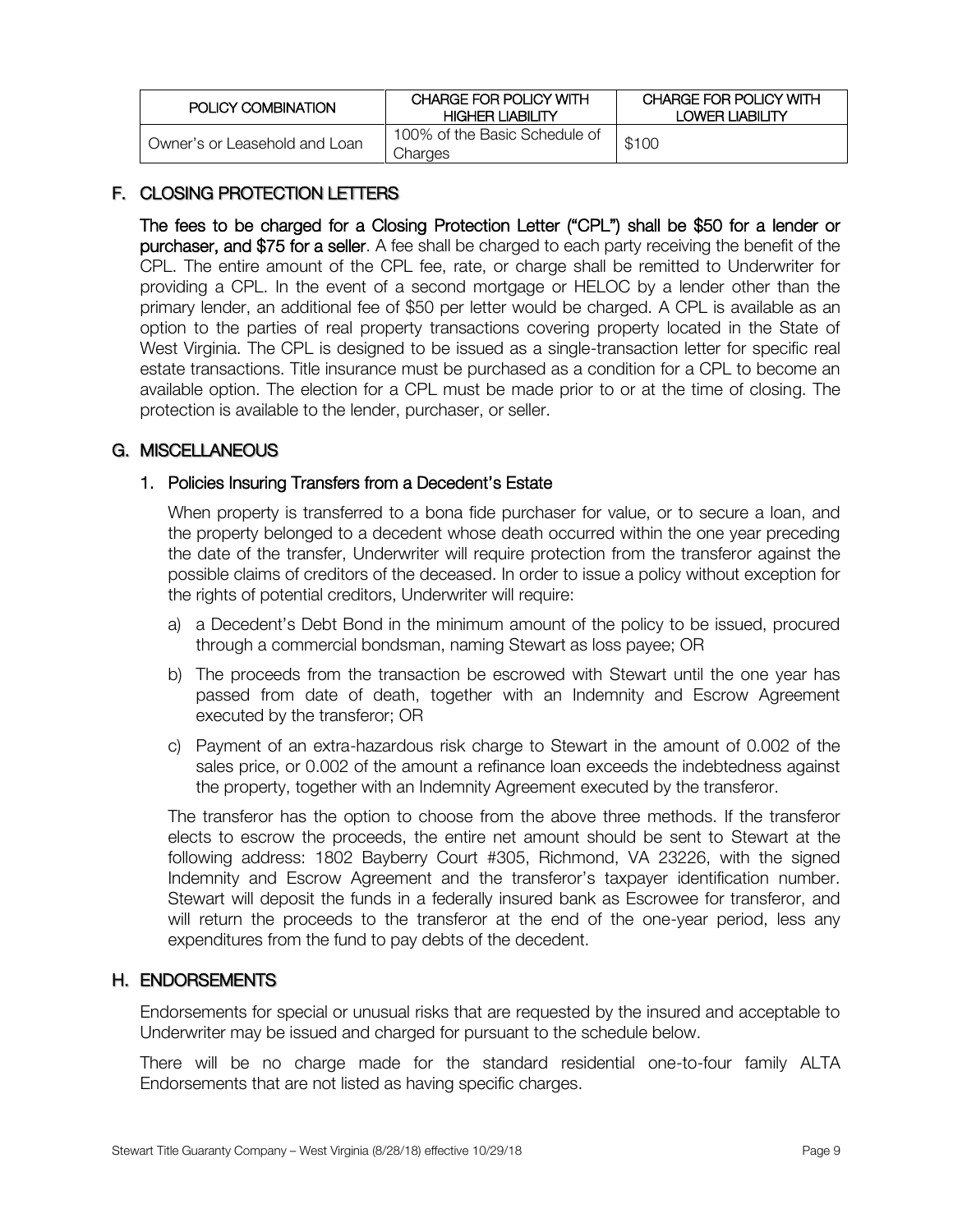Endorsements issued for commercial transactions that are requested by the insured and acceptable to Underwriter may be issued for a collective additional charge of 10% of the original charge with a minimum of \$150, except for ultra-hazardous endorsements which Stewart may designate from time to time. The charge for the ultra-hazardous endorsements, if issued with all other endorsements, would be an additional 10% charge with a minimum of \$50. If issued alone, the charge for the ultra-hazardous endorsements would be 20% of the original charge with a minimum of \$150. In the chart below, ultra-hazardous endorsements are designated with "\*".

| <b>ALTA</b><br>Series | Description                                                                          | Charge                                                    |
|-----------------------|--------------------------------------------------------------------------------------|-----------------------------------------------------------|
| 1                     | <b>Street Assessments</b>                                                            | \$100                                                     |
| $3^*$                 | Zoning                                                                               | 20% with \$150 minimum                                    |
| $3.1*$                | Zoning-Completed Structure                                                           | 20% with \$150 minimum                                    |
| $\overline{3.2}^*$    | Zoning-Land Under Development                                                        | 20% with \$150 minimum                                    |
| $\overline{4}$        | Condominium                                                                          | No Charge                                                 |
| 4.1                   | Condominium                                                                          | No Charge                                                 |
| $\overline{5}$        | Planned Unit Development                                                             | No Charge                                                 |
| 5.1                   | Planned Unit Development                                                             | No Charge                                                 |
| 6                     | Variable Rate Mortgage                                                               | No Charge                                                 |
| 6.2                   | Variable Rate Mortgage-Negative Amortization                                         | No Charge                                                 |
| $\overline{7}$        | Manufactured Housing Unit                                                            | \$25                                                      |
| 7.1                   | Manufactured Housing Unit-Conversion; Loan                                           | \$25                                                      |
| 7.2                   | Manufactured Housing Unit-Conversion; Owner                                          | \$25                                                      |
| 8.1                   | Environmental Protection Lien                                                        | No Charge for residential; \$25 commercial                |
|                       |                                                                                      | \$50 for residential; 10% with \$125 min                  |
| 8.2                   | Commercial Environmental Protection Lien                                             | commercial                                                |
| 9                     | Restrictions, Encroachments, Minerals                                                | No Charge for residential; \$250 commercial               |
| 9.1                   | Restrictions, Encroachments, Minerals-                                               | \$50 residential; \$250 commercial                        |
|                       | Unimproved Land                                                                      |                                                           |
| 9.2                   | Restrictions, Encroachments, Minerals-                                               | \$50 residential; \$250 commercial                        |
|                       | Improved Land                                                                        |                                                           |
| 9.3                   | Restrictions, Encroachments, Minerals                                                | No Charge for residential; \$250 commercial               |
| 9.6                   | Private Rights - Loan Policy                                                         | No Charge for residential; \$250 commercial               |
| 9.6.1                 | Private Rights - Current Assessments - Loan<br>Policy                                | No charge for residential; \$250 commercial               |
| 9.7                   | Restrictions, Encroachments, Minerals - Land<br>Under Development - Loan Policy      | 10% with \$100 minimum                                    |
| 9.8                   | Covenants, Conditions, and Restrictions - Land<br>Under Development - Owner's Policy | 10% with \$100 minimum                                    |
| 9.9                   | Private Right - Owner's Policy                                                       | 10% with \$100 minimum                                    |
| 9.10                  | Restrictions, Encroachments, Minerals -<br>Current Violations - Loan Policy          | No Charge for residential; \$250 commercial               |
| 10                    | Assignment                                                                           | \$150                                                     |
| 10.1                  | Assignment & Date Down                                                               | \$150                                                     |
| 11                    | Mortgage Modification                                                                | \$0.20/\$1000 (WV liability only); \$250 min.             |
| 11.1                  | Mortgage Modification with Subordination                                             | \$0.20/\$1000 (WV liability only); \$250 min.             |
|                       | Mortgage Modification with Additional Amount                                         | Basic charge for a loan policy on the additional          |
| 11.2                  | of Insurance                                                                         | amount of insurance                                       |
| 12                    | Aggregation                                                                          | \$0.10/\$1000 (WV liability only); \$100 min.             |
| 12.1                  | Aggregation - State Limits - Loan Policy                                             | \$0.10/\$1000 (WV liability only); \$100 min.             |
| 13                    | Leasehold-Owner's                                                                    | \$50                                                      |
| 13.1                  | Leasehold-Loan                                                                       | \$50                                                      |
| 14                    | Future Advance-Priority (with and without MML)                                       | 10% or minimum \$125 residential; commercial<br>min \$200 |
| 14.1                  | Future Advance-Knowledge (with and without<br>MML)                                   | 10% or minimum \$125 residential; commercial<br>min \$200 |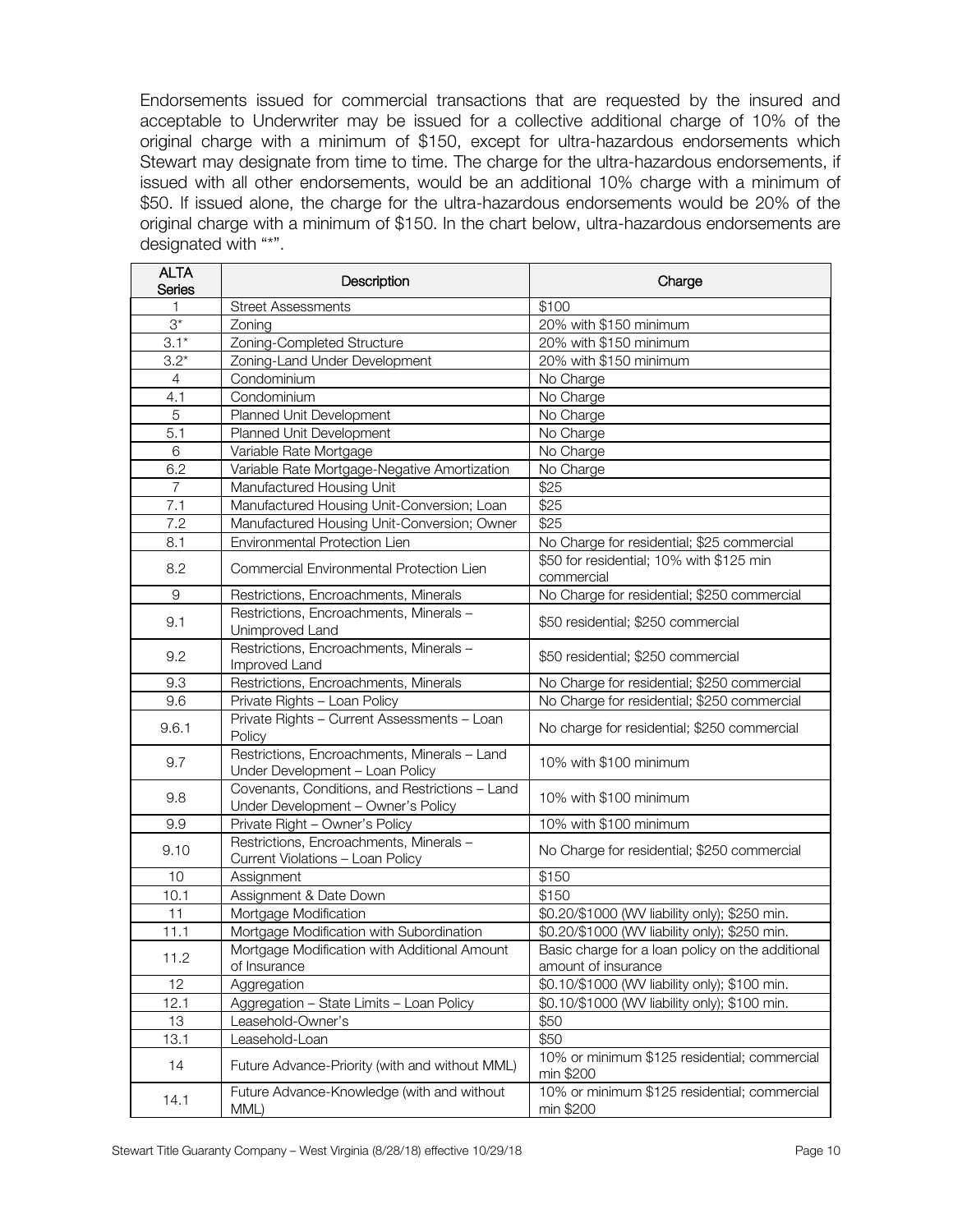| <b>ALTA</b><br><b>Series</b> | Description                                                                                        | Charge                                                                                                                                                                               |
|------------------------------|----------------------------------------------------------------------------------------------------|--------------------------------------------------------------------------------------------------------------------------------------------------------------------------------------|
| 14.2                         | Future Advance-Letter of Credit (with and<br>without MML)                                          | 10% or minimum \$125 residential; commercial<br>min \$200                                                                                                                            |
| 14.3                         | Future Advance-Reverse Mortgage (with and<br>without MML)                                          | 10% or minimum \$125 residential; commercial<br>min \$200                                                                                                                            |
| 15                           | Nonimputation-Full Equity Transfer                                                                 | 10% or minimum \$125 residential; commercial<br>min \$200                                                                                                                            |
| 15.1                         | Nonimputation-Additional Insured                                                                   | 10% or minimum \$125 residential; commercial<br>min \$200                                                                                                                            |
| 15.2                         | Nonimputation-Partial Equity Transfer                                                              | 10% or minimum \$125 residential; commercial<br>min \$200                                                                                                                            |
| 16                           | Mezzanine Financing                                                                                | 5% of the original charge for the owner policy                                                                                                                                       |
| 17                           | Access and Entry                                                                                   | \$100                                                                                                                                                                                |
| 17.1                         | Indirect Access and Entry                                                                          | \$100                                                                                                                                                                                |
| 17.2                         | <b>Utility Access</b>                                                                              | \$100                                                                                                                                                                                |
| 18                           | Single Tax Parcel                                                                                  | \$100                                                                                                                                                                                |
| 18.1                         | Multiple Tax Parcel                                                                                | \$100                                                                                                                                                                                |
| 18.2                         | Multiple Tax Parcel                                                                                | \$100                                                                                                                                                                                |
| 19                           | Contiguity-Multiple Parcels                                                                        | \$100                                                                                                                                                                                |
| 19.1                         | Contiguity-Single Parcel                                                                           | \$100                                                                                                                                                                                |
| 19.2                         | Contiguity - Specified Parcels                                                                     | \$100                                                                                                                                                                                |
| 20                           | First Loss-Multiple Parcel Transactions                                                            | 10% with \$100 minimum                                                                                                                                                               |
| 22                           | Location                                                                                           | \$100                                                                                                                                                                                |
| 22.1                         | Location and Map                                                                                   | \$100                                                                                                                                                                                |
| 23                           | Co-Insurance - Single Policy                                                                       | No Charge                                                                                                                                                                            |
| 23.1                         | Co-Insurance - Multiple Policies                                                                   | No Charge                                                                                                                                                                            |
| 24                           | Doing Business                                                                                     | \$100                                                                                                                                                                                |
| 25                           | Same As Survey                                                                                     | \$100                                                                                                                                                                                |
| 25.1                         | Same as Portion of Survey                                                                          | \$100                                                                                                                                                                                |
| 26                           | Subdivision                                                                                        | \$50                                                                                                                                                                                 |
| 27                           | Usury                                                                                              | 10% with \$100 minimum                                                                                                                                                               |
| 28                           | Easement-Damage or Enforced Removal                                                                | \$100                                                                                                                                                                                |
| 28.1                         | Encroachments - Boundaries and Easements                                                           | \$100                                                                                                                                                                                |
| 28.2                         | Encroachments - Boundaries and Easements -<br>Described Improvements                               | \$100                                                                                                                                                                                |
| 28.3                         | Encroachments - Boundaries and Easements -<br>Described Improvements and Land Under<br>Development | \$100                                                                                                                                                                                |
| 29                           | Interest Rate Swap Endorsement-Direct<br>Obligation                                                | 10% of the original charge with \$100 min.<br>when issued with policy; \$200 min. issued<br>after policy                                                                             |
| 29.1                         | Interest Rate Swap Endorsement-Additional<br>Interest                                              | 10% of the original charge with \$100 min.<br>when issued with policy; \$200 min. issued<br>after policy                                                                             |
| 29.2                         | Interest Rate Swap Endorsement-Direct<br><b>Obligation-Defined Amount</b>                          | The charge will be based on the applicable<br>increase in liability for the additional amount of<br>insurance set forth in the endorsement based<br>on the basic schedule of charges |
| 29.3                         | Interest Rate Swap Endorsement-Additional<br>Interest - Defined Amount                             | The charge will be based on the applicable<br>increase in liability for the additional amount of<br>insurance set forth in the endorsement based<br>on the basic schedule of charges |
| 30                           | One To Four Family Shared Appreciation<br>Mortgage                                                 | \$50                                                                                                                                                                                 |
| 30.1                         | Commercial Participation Interest                                                                  | 10% or minimum \$100                                                                                                                                                                 |
| 31                           | Severable Improvements                                                                             | 10% of the original charge; \$100 minimum                                                                                                                                            |
| 32                           | Construction Loan - Loss of Priority                                                               | 10% of the original charge; \$100 minimum                                                                                                                                            |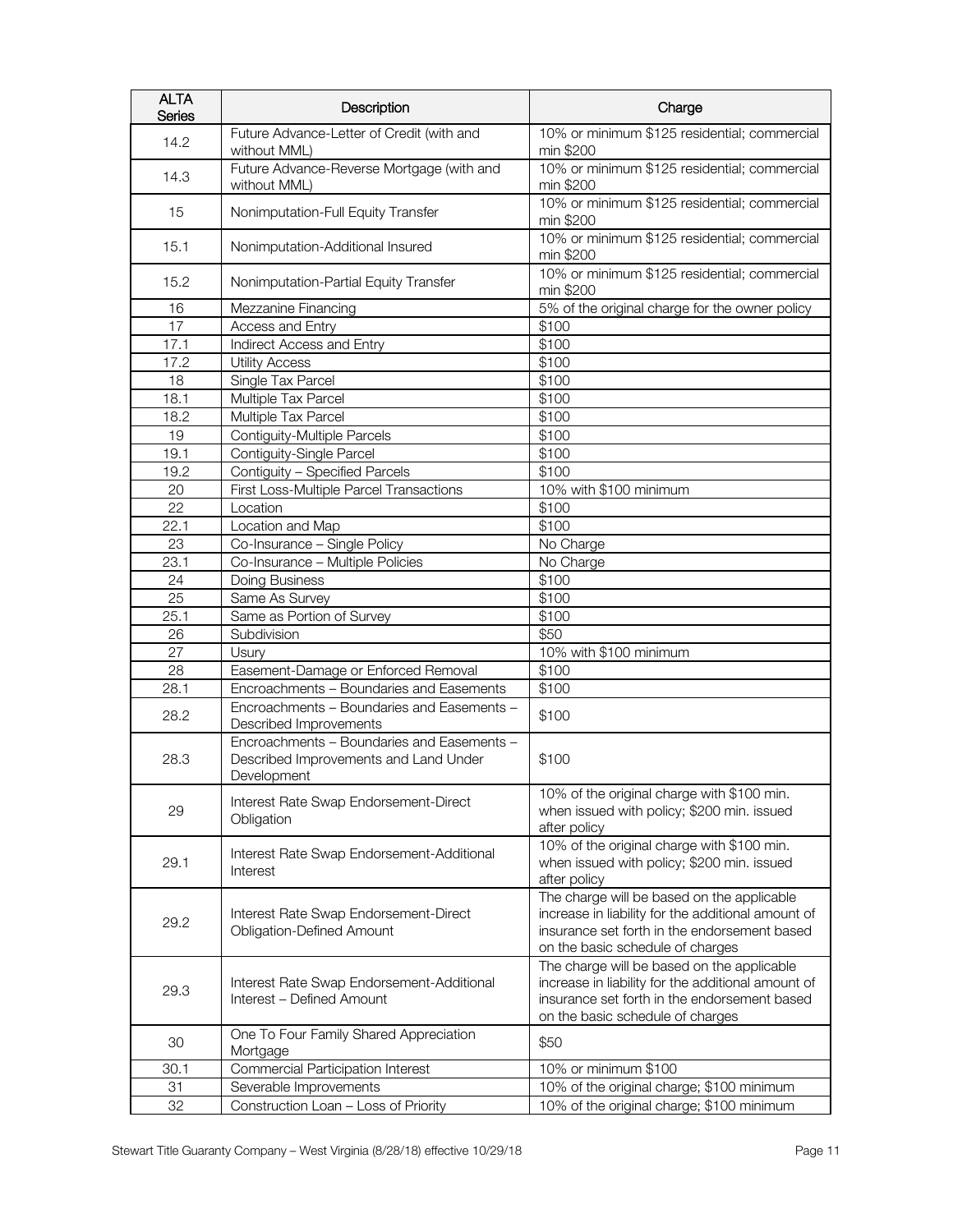| <b>ALTA</b><br>Series | Description                                                                                      | Charge                                    |
|-----------------------|--------------------------------------------------------------------------------------------------|-------------------------------------------|
| 32.1                  | Construction Loan - Loss of Priority - Direct<br>Payment                                         | 10% of the original charge; \$100 minimum |
| 32.2                  | Construction Loan - Loss of Priority - Insured's<br>Direct Payment                               | 10% or minimum \$100                      |
| 33                    | Disbursement                                                                                     | \$50 residential; \$100 commercial        |
| 34                    | Identified Risk Coverage                                                                         | \$50                                      |
| 35                    | Minerals and Other Subsurface Substances -<br><b>Buildings</b>                                   | 10% or minimum \$250                      |
| 35.1                  | Minerals and Other Subsurface Substances -<br>Improvements                                       | 10% or minimum \$250                      |
| 35.2                  | Minerals and Other Subsurface Substances -<br>Described Improvements                             | 10% or minimum \$250                      |
| 35.3                  | Minerals and Other Subsurface Substances -<br>Land Under Development                             | 10% or minimum \$250                      |
| 36                    | Energy Project - Leasehold/Easement -<br>Owner's                                                 | 10% or minimum \$250                      |
| 36.1                  | Energy Project - Leasehold/Easement - Loan                                                       | 10% or minimum \$250                      |
| 36.2                  | Energy Project - Leasehold - Owner's                                                             | 10% or minimum \$250                      |
| 36.3                  | Energy Project - Leasehold - Loan                                                                | 10% or minimum \$250                      |
| 36.4                  | Energy Project - Covenants, Conditions and<br>Restrictions - Land Under Development -<br>Owner's | 10% or minimum \$250                      |
| 36.5                  | Energy Project - Covenants, Conditions and<br>Restrictions - Land Under Development - Loan       | 10% or minimum \$250                      |
| 36.6                  | Energy Project - Encroachments                                                                   | 10% or minimum \$250                      |
| 36.7                  | Energy Project - Fee Estate - Owner's Policy                                                     | 10% or minimum \$250                      |
| 36.8                  | Energy Project - Fee Estate - Loan Policy                                                        | 10% or minimum \$250                      |
| 37                    | Assignment of Rents or Leases                                                                    | \$50                                      |
| 38                    | Mortgage Tax                                                                                     | \$50                                      |
| 39                    | Policy Authentication                                                                            | \$50                                      |
| 40                    | Tax Credit - Owner's Policy                                                                      | \$100                                     |
| 40.1                  | Tax Credit - Defined Amount - Owner's Policy                                                     | Amount of insurance charge; \$100 minimum |
| 41                    | Water - Buildings                                                                                | 10%; \$100 minimum                        |
| 41.1                  | Water - Improvements                                                                             | 10%; \$100 minimum                        |
| 41.2                  | Water - Described Improvements                                                                   | 10%; \$100 minimum                        |
| 41.3                  | Water - Land Under Development                                                                   | 10%; \$100 minimum                        |
| 42                    | Commercial Lender Group                                                                          | \$100                                     |
| 43                    | Anti-Taint                                                                                       | \$100                                     |
| 44                    | Insured Mortgage Recording                                                                       | \$100                                     |
| 45                    | Pari Passu Mortgage - Loan Policy                                                                | \$100                                     |
| 46                    | Option                                                                                           | 10% or minimum \$100                      |
|                       | ALTA Limited Pre-Foreclosure Policy - Date-<br>Down Endorsement                                  | \$25                                      |
| JR1                   | JR 1 Endorsement                                                                                 | \$25                                      |
| JR <sub>2</sub>       | JR 2 (Future Advance) Endorsement                                                                | \$25                                      |

| Other<br>Endorse-<br>ments | Description                   | Charge                       |
|----------------------------|-------------------------------|------------------------------|
| E-6404                     | WV Arbitration Endorsement 1  | No Charge                    |
| E-6406                     | WV Paragraph 11 Endorsement 1 | No Charge                    |
| E-6407                     | WV Paragraph 12 Endorsement 1 | No Charge                    |
|                            | <b>STG Fairway</b>            | 5% of charge /\$100 minimum  |
|                            | Going Concern                 | 5% of charge /\$100 minimum  |
|                            | <b>STG Last Dollar</b>        | 5% of charge /\$125 minimum  |
|                            | <b>UCC Endorsement</b>        | 15% of charge /\$100 minimum |

Stewart Title Guaranty Company - West Virginia (8/28/18) effective 10/29/18 Page 12